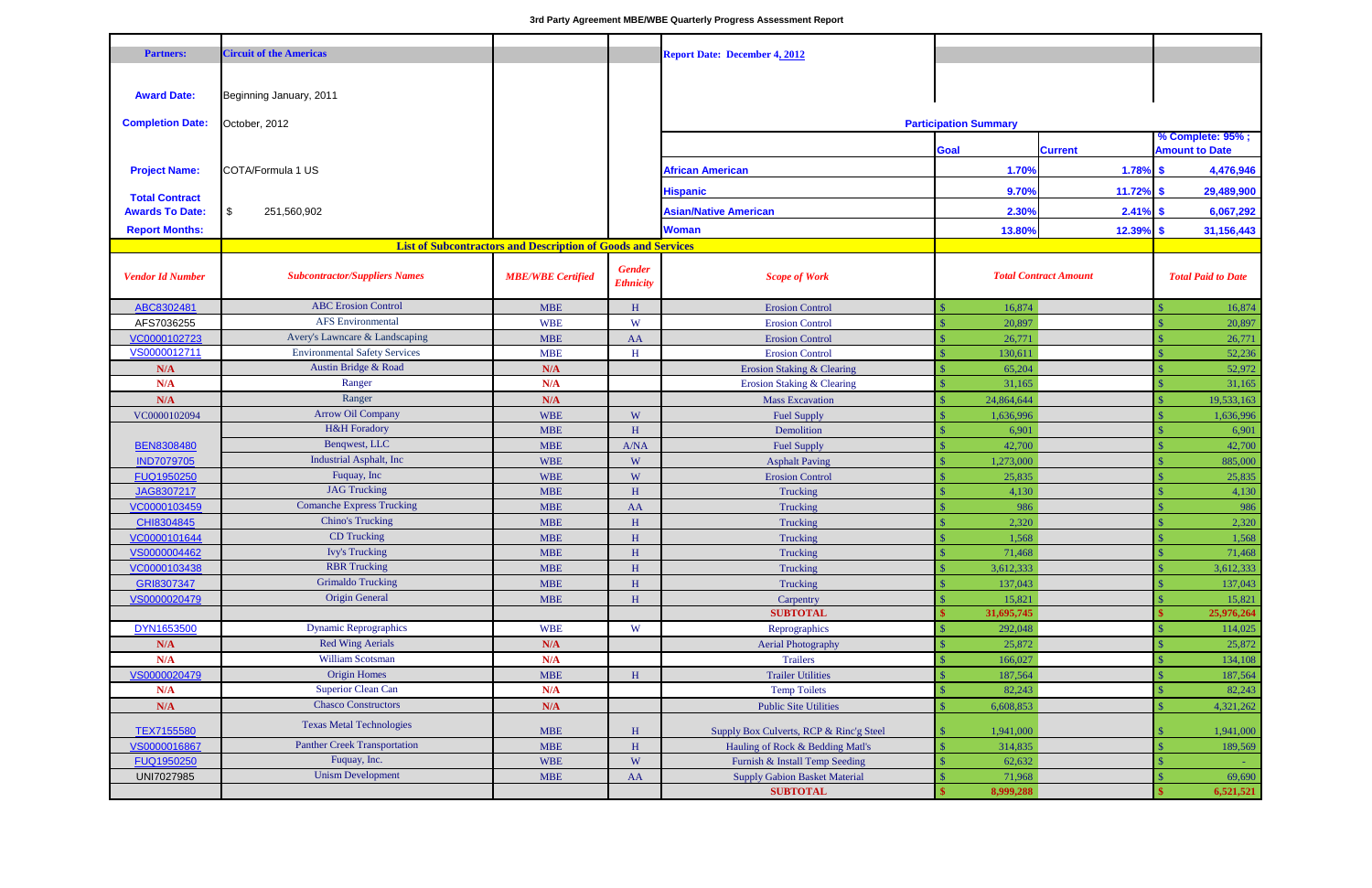| N/A               | Vaquero                                | N/A        |              | <b>Trash Haul Off</b>                                 | 283,071    |        | 283,071    |
|-------------------|----------------------------------------|------------|--------------|-------------------------------------------------------|------------|--------|------------|
| N/A               | <b>JMEG</b>                            | N/A        |              | Electrical                                            | 22,268,170 |        | 14,385,822 |
| VS0000029721      | Double S Marketing, LP                 | <b>WBE</b> | W            | <b>Electronics Material</b>                           | 1,127,921  |        | 1,127,921  |
| VS0000027011      | Chavez Service Companies, Inc.         | <b>MBE</b> | H            | <b>Conduit and Pull Box Procurement</b>               | 1,209,308  |        | 1,209,308  |
| VS0000002424      | <b>Guardian Industrial supply</b>      | <b>WBE</b> | W            | <b>Electrical Materials</b>                           | 1,861,103  |        | 1,535,893  |
| LTH8305274        | <b>LTH</b> Enterprises                 | <b>MBE</b> | H            | <b>Electrical Materials</b>                           | 2,648,780  |        | 2,571,964  |
| VS0000017354      | <b>Tei-Tech Construction</b>           | <b>MBE</b> | A/NA         | Site Lighting                                         | 1,033,941  |        | 704,458    |
|                   |                                        |            |              | <b>SUBTOTAL</b>                                       | 30,149,223 |        | 21,535,366 |
| N/A               | Pro Vigil                              | N/A        |              | <b>Site Temp Security</b>                             |            | 71,099 | 57,483     |
| N/A               | The Porter Company                     | N/A        |              | Mechanical & Plumbing                                 | 10,121,855 |        | 7,338,593  |
| MEC8310574        | Mechanical & Process Systems           | <b>MBE</b> | A/NA         | <b>Equipment Supplier</b>                             | 1,217,000  |        | 1,170,800  |
| REA8323180        | Risco Supply co.                       | <b>WBE</b> | W            | <b>Material Supplier</b>                              | 1,168,200  |        | 1,168,200  |
| VS0000033747      | <b>TAB Solutions</b>                   | <b>WBE</b> | W            | Testing & Balancing                                   |            | 31,945 |            |
|                   |                                        |            |              | <b>SUBTOTAL</b>                                       | 12,539,000 |        | 9,677,593  |
| CAP8313502        | <b>Capitol Concrete</b>                | <b>WBE</b> | W            | Pit Wall, Pedestrian Paving and Broadcast Center Slab | 5,951,302  |        | 826,815    |
| N/A               | Ranger                                 | N/A        |              | Ponds                                                 | 2,537,228  |        | 1,423,268  |
| VC0000102094      | <b>Arrow Oil Company</b>               | <b>WBE</b> | W            | <b>Fuel Supply</b>                                    |            | 80,000 |            |
| ENV7167715        | <b>Environmental Survey Consulting</b> | <b>WBE</b> | W            | <b>Wet Pond Planting</b>                              |            | 77,000 |            |
| FUQ1950250        | Fuquay, Inc.                           | <b>WBE</b> | W            | <b>Erosion Controls/Seeding</b>                       |            | 54,000 |            |
|                   |                                        |            |              | <b>SUBTOTAL</b>                                       | 2,748,228  |        | 1,423,268  |
| N/A               | <b>DNT Construction, LLC</b>           | N/A        |              | <b>Private Site Utilities</b>                         | 2,346,526  |        | 1,893,361  |
| HAY2261500        | Haynes-Eaglin-Waters, LLP              | <b>MBE</b> | AA           | Water & Wastewater Pipe                               | 615,555    |        | 605,283    |
|                   |                                        |            |              | <b>SUBTOTAL</b>                                       | 2,962,081  |        | 2,498,644  |
| N/A               | <b>American Pan Enterprises</b>        | N/A        |              | Tunnels                                               | 1,370,151  |        | 1,370,151  |
| <b>CEN7079695</b> | <b>Central Texas Reinforcement</b>     | <b>WBE</b> | W            | <b>Rebar Installation/Rebar Material</b>              | 530,069    |        | 530,069    |
|                   |                                        |            |              | <b>SUBTOTAL</b>                                       | 1,900,220  |        | 1,900,220  |
| N/A               | <b>Global Fence</b>                    | N/A        |              | <b>FIA Debris Fence</b>                               | 3,160,453  |        | 2,105,523  |
| renewing          | <b>Advanced Consulting</b>             | <b>MBE</b> | A/NA         | consult                                               | 500,000    |        | 4,000      |
| MET7046770        | Metalink                               | <b>MBE</b> | A/NA         | <b>Chain Link Fence Material</b>                      | 700,000    |        | 390,386    |
|                   |                                        |            |              | <b>SUBTOTAL</b>                                       | 4,360,453  |        | 2,109,523  |
| ROA7009475        | <b>Roadway Specialties</b>             | <b>WBE</b> | W            | <b>Track Guardrails</b>                               | 2,050,215  |        | 1,394,548  |
| N/A               | <b>Chasco Constructors, LTD</b>        | N/A        |              | Concrete Retaining Walls (G,1,10,5,7)                 | 2,435,728  |        | 1,459,759  |
| VS0000016867      | Panther Creek Transportation           | MBE        | $\, {\rm H}$ | Hauling                                               | 135,000    |        | 25,668     |
| TEX7155580        | <b>Texas Metal Technologies</b>        | <b>MBE</b> | H            | <b>Rebar Material Supply</b>                          |            | 62,000 | 17,547     |
| VS0000032840      | Hico Handrail                          | <b>WBE</b> | W            | Handrail                                              |            | 84,000 |            |
|                   |                                        |            |              | <b>SUBTOTAL</b>                                       | 2,716,728  |        | 1,502,974  |
| N/A               | <b>McKinney Drilling Company</b>       | N/A        |              | <b>Drilled Piers</b>                                  | 748,606    |        | 664,547    |
| N/A               | <b>Texas Concrete Metals</b>           | N/A        |              | Pier Concrete- Media, Pit & Grandstands               | 2,479,546  |        | 2,142,352  |
| N/A               | Nufab Rebar, LLC                       | N/A        |              | Reinforcing-Media, Pit & Grandstands                  | 2,401,588  |        | 2,132,228  |
| N/A               | <b>ERWS</b>                            | N/A        |              | <b>Design Services for Retaining</b><br>Walls C & 4   | 3,147,070  |        | 2,803,750  |
| TEX4863000        | <b>Texas Trucking</b>                  | <b>MBE</b> | H            | Hauling                                               | 286,135    |        | 286,135    |
|                   |                                        |            |              | <b>SUBTOTAL</b>                                       | 3,433,205  |        | 3,089,885  |
| N/A               | <b>Chasco Constructors</b>             | N/A        |              | <b>Entry Plaza Bridges</b>                            | 2,405,642  |        | 2,215,485  |
| TEX7155580        | <b>Texas Metal Technologies</b>        | <b>MBE</b> | $\, {\rm H}$ | Beams/Rebar                                           | 537,000    |        |            |
| VS0000016867      | <b>Panther Creetk Transportation</b>   | <b>MBE</b> | $\, {\rm H}$ | Hauling                                               |            | 30,000 | 28,011     |
|                   |                                        |            |              | <b>SUBTOTAL</b>                                       | 2,972,642  |        | 2,243,496  |
|                   |                                        |            |              |                                                       |            |        |            |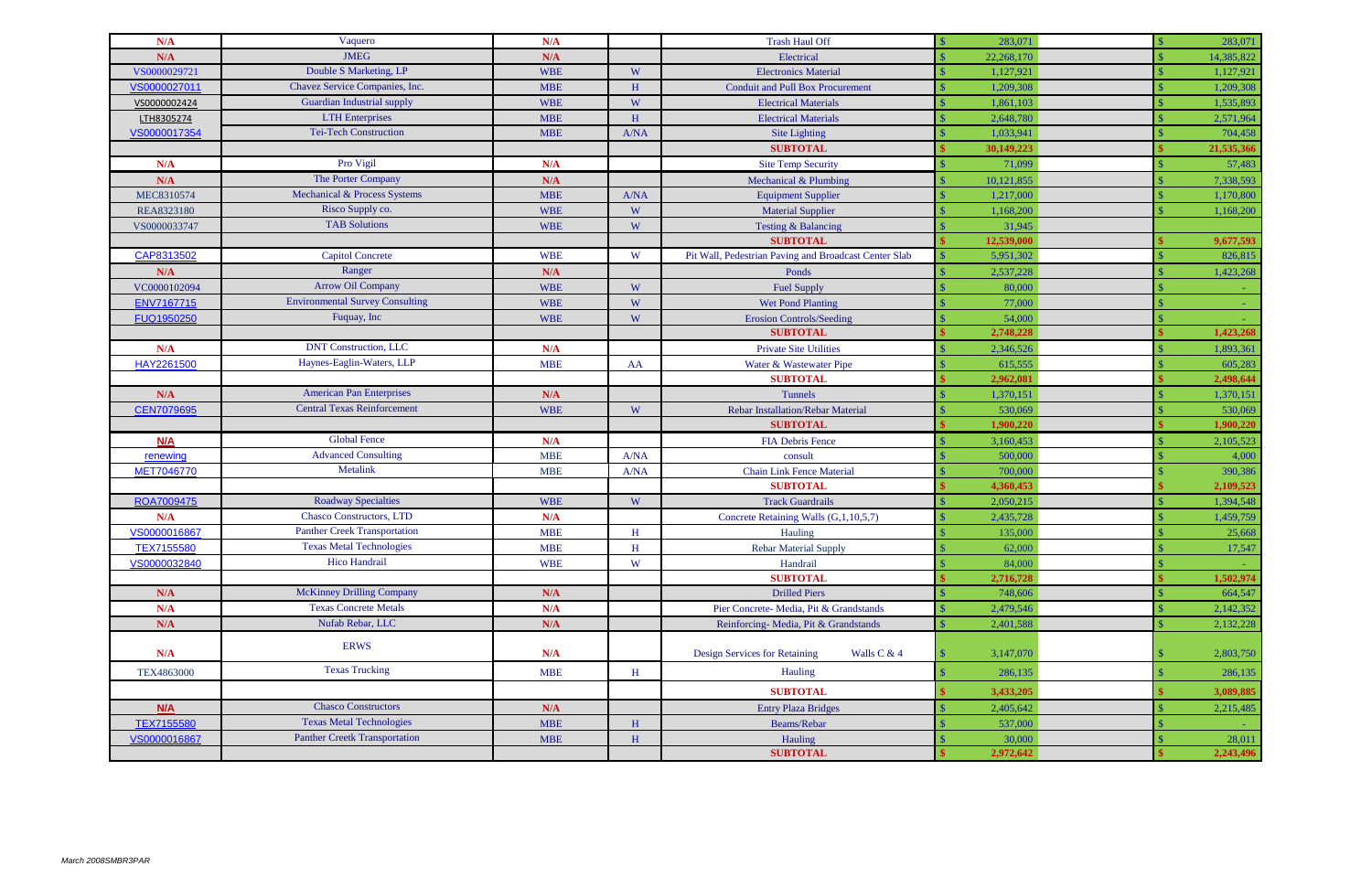| N/A           | Austin Bridge & Road                 | N/A        |              | Track, Roadway & Parking Paving                                                | 22,455,436            | 10,235,704            |
|---------------|--------------------------------------|------------|--------------|--------------------------------------------------------------------------------|-----------------------|-----------------------|
| VC0000102723  | Avery's Lawncare & Landscaping       | <b>MBE</b> | AA           | <b>Geogrid Supply</b>                                                          | 1,577,940             | 1,109,479             |
| VS0000027653  | <b>SAR Transportation</b>            | <b>MBE</b> | $\, {\rm H}$ | <b>Flexbase Material and Haul</b>                                              | 1,662,500             | 907,099               |
| TEX4863000    | <b>Texas Trucking</b>                | <b>MBE</b> | H            | Flex Base Material and Prime Coat                                              | 2,250,700             | 1,079,372             |
| AUS7162615    | Austin Lumber Company                | <b>WBE</b> | W            | Concrete                                                                       | 265,000               | 142,829               |
| ROD7006425    | Rodriguez Engineering Laboratories   | <b>MBE</b> | H            | <b>Material Testing</b>                                                        | 99,500                | 99,500                |
| VC00000102094 | S&R Investments, Inc.                | <b>WBE</b> | W            | <b>Fuel Supplier</b>                                                           | 348,800               |                       |
| VS0000020479  | Origin General                       | <b>MBE</b> | H            | <b>Trailer Setup Work</b>                                                      | 3,105                 | 3,105                 |
| V00000906425  | Premier paving                       | <b>WBE</b> | W            | <b>Pavement Hauling</b>                                                        | 628,750               | 313,209               |
| CAP8313502    | Capitol Concrete                     | <b>WBE</b> | W            | Base Material Install & Subgrade Prep                                          | 3,668,880             | 3,168,880             |
| TEX7155580    | <b>Texas Metal Technologies</b>      | <b>WBE</b> | W            | <b>Texas Metal Technologies</b><br><b>SUBTOTAL</b>                             | 219,451<br>33,180,062 | 219,451<br>17,278,628 |
|               | <b>Clark Concrete</b>                |            |              |                                                                                |                       |                       |
| N/A<br>N/A    | <b>Construccion</b> de Calidad       | N/A<br>N/A |              | <b>Pit Building Concrete Finishing</b><br><b>Media Center Turnkey Concrete</b> | 16,318<br>519,557     | 16,318                |
| CEN7079695    | <b>Central Texas Reinforcement</b>   | <b>WBE</b> | W            | <b>Rebar Installation/Rebar Material</b>                                       | 28,792                | 519,557<br>28,792     |
|               |                                      |            |              | <b>SUBTOTAL</b>                                                                | 548,349               | 548,349               |
| N/A           | Northstar                            | N/A        |              | <b>Fire Protection</b>                                                         | 1,361,088             |                       |
|               |                                      |            |              |                                                                                |                       | 925,604               |
|               | H&E Aggregate                        | <b>WBE</b> | W            | <b>Material Supplier</b>                                                       | 200,000               | 147,928               |
|               |                                      |            |              | <b>SUBTOTAL</b>                                                                | 1,561,088             | 1,073,532             |
| N/A           | <b>Span Systems</b>                  | N/A        |              | <b>Grandstand Roof Fabric Canopy</b>                                           | 691,851               | 556,661               |
| N/A           | Coreslab                             | N/A        |              | <b>Grandstand Pre-cast</b>                                                     | 1,104,440             | 993,996               |
| N/A           | <b>Alpha Industries</b>              | N/A        |              | <b>Grandstand Steel</b>                                                        | 6,583,512             | 5,266,807             |
|               | Central Texas Express Metalwork, LLC | <b>MBE</b> | A/NA         | Misc. Grandstand Steel                                                         | 742,250               | 651,825               |
|               |                                      |            |              | <b>SUBTOTAL</b>                                                                | 7,325,762             | 5,918,632             |
| CAP8313502    | <b>Capitol Concrete</b>              | <b>WBE</b> | W            | <b>Pit Building Foundation Concrete</b>                                        | 660,406               | 594,366               |
| CAP8313502    | <b>Capitol Concrete</b>              | <b>WBE</b> | W            | <b>Grandstand Structure</b>                                                    | 4,388,366             | 3,156,995             |
| N/A           | <b>Ceco Concrete Construction</b>    | N/A        |              | <b>Pit Building Framework</b>                                                  | 2,064,908             | 1,857,391             |
| N/A           | Shadrock                             | N/A        |              | <b>Grandstand Masonry</b>                                                      | 257,197               | 226,137               |
| MAT8314956    | <b>Materials Products Int'l LTD</b>  | <b>MBE</b> | $\, {\rm H}$ | <b>Masonry Materials</b>                                                       | 6,000                 | 610                   |
| LON8303576    | Lone Star Ready Mix                  | <b>MBE</b> | H            | <b>Masonry Materials</b>                                                       | 7,000                 | 899                   |
|               |                                      |            |              | <b>SUBTOTAL</b>                                                                | 270,197               | 227,646               |
| HAG8308822    | Hagler and Kerr, LLC                 | <b>MBE</b> | A/NA         | <b>Painting Pit Building</b>                                                   | 969,721               | 528,688               |
| HAG8308822    | Hagler and Kerr, LLC                 | MBE        | A/NA         | <b>Painting Grandstand</b>                                                     | 537,270               | 247,006               |
| N/A           | <b>Mission Restaurant Supply</b>     | N/A        |              | <b>Pit Building Framework</b>                                                  | 598,141               | 392,333               |
| N/A           | AD Willis                            | N/A        |              | <b>Grandstand Roofing and Metal Wall Panels</b>                                | 345,192               | 266,059               |
| VS0000026397  | PDN Group                            | <b>MBE</b> | A/NA         | <b>Roofing Materials</b>                                                       | 102,934               |                       |
|               |                                      |            |              | <b>SUBTOTAL</b>                                                                | 448,126               | 266,059               |
|               | <b>Triangle Plastering</b>           |            |              |                                                                                |                       |                       |
| N/A           |                                      | N/A        |              | <b>Grandstand Plaster</b>                                                      | 1,549,935             | 639,715               |
| VS0000027011  | Chavez Service Companies, Inc.       | <b>MBE</b> | $\, {\rm H}$ | <b>Exterior Plaster Supplier</b>                                               | 52,228                | 21,464                |
|               |                                      |            |              | <b>SUBTOTAL</b>                                                                | 1,602,163             | 661,179               |
| N/A           | <b>Baker Drywall</b>                 | N/A        |              | Pit Building Drywall and Plaster                                               | 2,370,854             | 1,968,899             |
| VS0000027011  | Chavez Service Companies, Inc.       | <b>MBE</b> | $\, {\rm H}$ | <b>Pit Building</b>                                                            | 515,000               | 515,000               |
|               |                                      |            |              | <b>SUBTOTAL</b>                                                                | 2,885,854             | 2,483,899             |
| N/A           | <b>Chamberlin Waterproofing</b>      | N/A        |              | <b>Pit Building Framework</b>                                                  | 136,895               | 123,206               |
| N/A           | <b>Chasco Constructors</b>           | N/A        |              | <b>Private Storm</b>                                                           | 8,960,866             | 4,434,723             |
| TEX7155580    | <b>Texas Metal Technologies</b>      | <b>MBE</b> | $\, {\rm H}$ | <b>Reinforcing Steel</b>                                                       | 3,205,000             | 2,995,929             |
| VS0000016867  | <b>Panther Creetk Transportation</b> | <b>MBE</b> | $\, {\rm H}$ | Trucking                                                                       | 113,860               | 113,860               |
|               |                                      |            |              |                                                                                |                       |                       |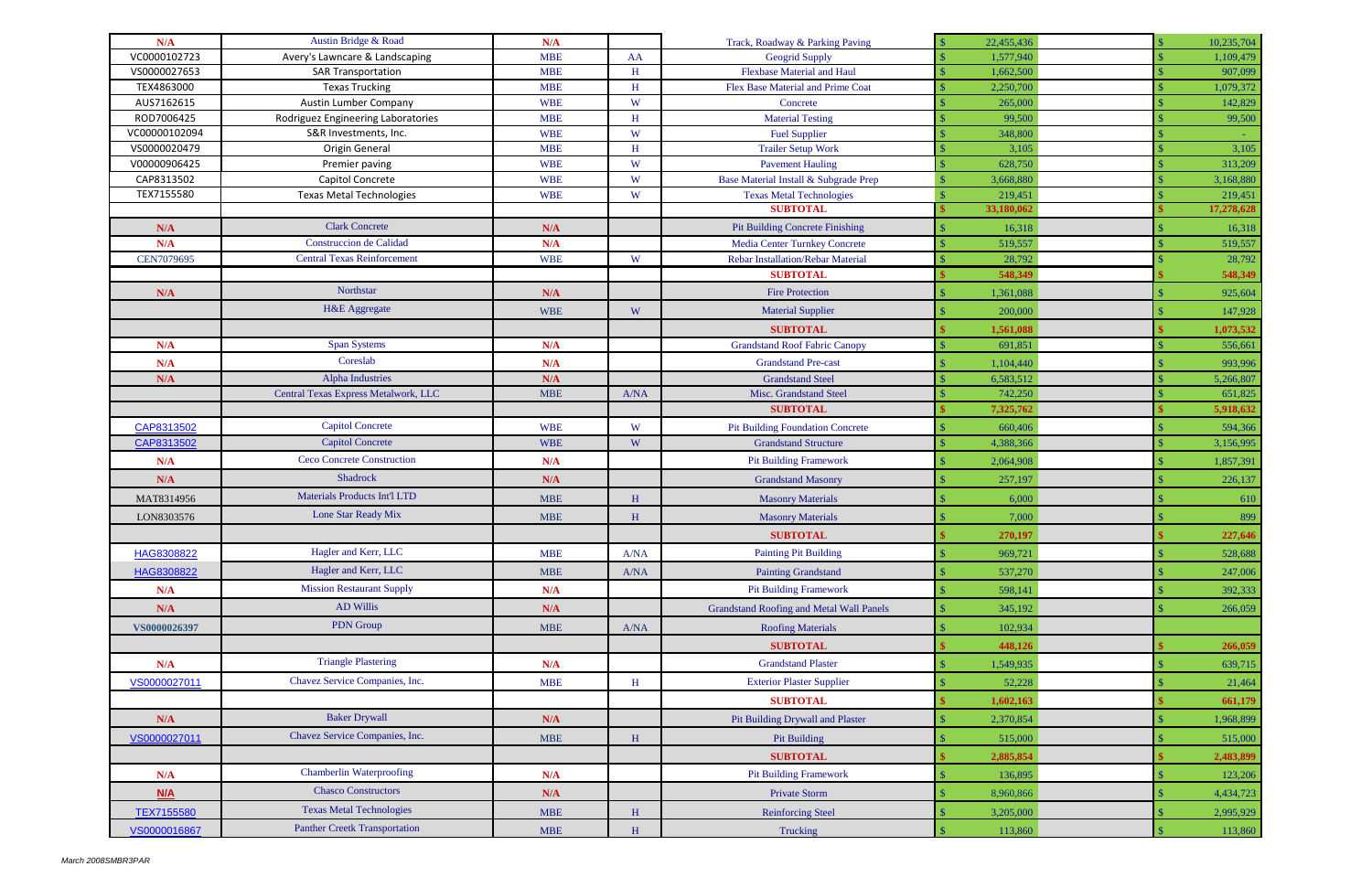|              |                                  |            |   | <b>SUBTOTAL</b>                         | 12,279,726 |  | 7,544,512 |
|--------------|----------------------------------|------------|---|-----------------------------------------|------------|--|-----------|
| N/A          | Alpha Insulation & Waterproofing | N/A        |   | <b>Pit Building Waterproofing</b>       | 831,580    |  | 712,645   |
| N/A          | Alpha Insulation & Waterproofing | N/A        |   | <b>Grandstand Waterproofing</b>         | 190,192    |  | 136,810   |
| N/A          | <b>Austin Glass &amp; Mirror</b> | N/A        |   | <b>Media Glazing</b>                    | 890,740    |  | 321,300   |
| N/A          | <b>Big D Metalworks</b>          | N/A        |   | <b>Pit Building Ornamental Metal</b>    | 470,185    |  | 85,286    |
| V00000904196 | Scorpions Welding & Fabrication  | <b>MBE</b> | H | <b>Welding and Fabrication</b>          | 185,710    |  | 185,710   |
|              |                                  |            |   | <b>SUBTOTAL</b>                         | 655,895    |  | 270,996   |
| N/A          | <b>Brazos Masonry</b>            | N/A        |   | Pit and Media Building Masonry          | 794,815    |  | 585,845   |
| VS0000019008 | Mario Carlin Management, LLC     | <b>MBE</b> | H | <b>CMU/Mortar Material for Pit Bldg</b> | 370,667    |  | 312,003   |
|              |                                  |            |   | <b>SUBTOTAL</b>                         | 1,165,482  |  | 897,848   |
| N/A          | <b>Chute Systems</b>             | N/A        |   | <b>Grandstand Trash Chute</b>           | 11,500     |  | 10,350    |
| DEA7149045   | <b>DEA</b> Specialties           | <b>WBE</b> | W | <b>Media Specialties</b>                | 439,270    |  | 58,769    |
| N/A          | F.L. Crane &Son, Inc.            | N/A        |   | Media Drywall and Plaster               | 536,442    |  | 330,515   |
| WER5106000   | Werner Design Group              | <b>WBE</b> | W | <b>Drywall Material</b>                 | 285,106    |  | 242,200   |
|              |                                  |            |   | <b>SUBTOTAL</b>                         | 821,548    |  | 572,715   |
| N/A          | <b>Haley Greer</b>               | N/A        |   | Pit Building and Grandstand Glazing     | 2,452,414  |  | 1,623,452 |
| N/A          | Hull Supply Co.                  | N/A        |   | Pit, Media, Grandstand DFH              | 870,086    |  | 637,791   |
| N/A          | <b>Marek Bros. Systems</b>       | N/A        |   | <b>Grandstand Drywall</b>               | 1,183,310  |  | 344,775   |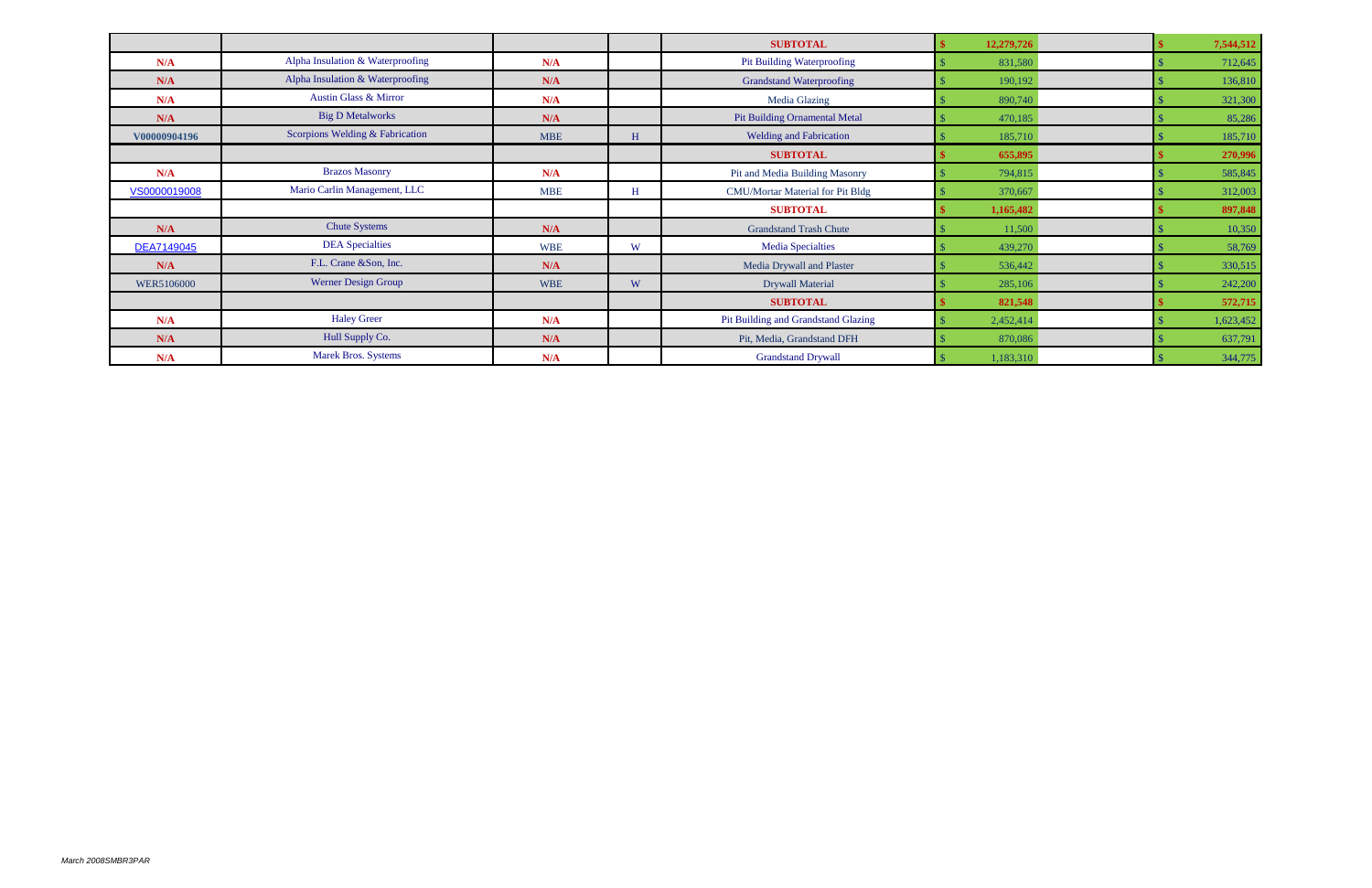| V00000904844      | <b>Mendes Enterprises</b>                                   | <b>MBE</b>                                           | A/NA         | <b>Material Vendor</b>                                                                                                                                            | 221,476                    | 221,476          |
|-------------------|-------------------------------------------------------------|------------------------------------------------------|--------------|-------------------------------------------------------------------------------------------------------------------------------------------------------------------|----------------------------|------------------|
|                   |                                                             |                                                      |              | <b>SUBTOTAL</b>                                                                                                                                                   | 1,404,786                  | 566,251          |
| N/A               | Otis                                                        | N/A                                                  |              | <b>Campus Wide Elevators</b>                                                                                                                                      | 1,039,483                  | 838,512          |
| N/A               | <b>Patriot Erectors</b>                                     | N/A                                                  |              | <b>Pit Building Misc. Steel</b>                                                                                                                                   | 8,165,406                  | 5,177,891        |
| N/A               | <b>Patriot Erectors</b>                                     | N/A                                                  |              | Media Misc. Steel                                                                                                                                                 | 740,135                    | 649,203          |
| N/A               | Prestige Interiors Corp.                                    | N/A                                                  |              | <b>Media Access Flooring</b>                                                                                                                                      | 111,402                    | 78,991           |
| N/A               | Querry                                                      | N/A                                                  |              | <b>Pit Building Concrete Finishing</b>                                                                                                                            | 147,870                    | 138,483          |
| N/A               | <b>Southwest Sealants</b>                                   | N/A                                                  |              | Media Waterproofing                                                                                                                                               | 428,593                    | 211,992          |
| N/A               | Sturdisteel                                                 | N/A                                                  |              | <b>Grandstand Stadium Seating</b>                                                                                                                                 | 1,174,087                  |                  |
| N/A               | Sturdisteel                                                 | N/A                                                  |              | <b>Pit Building Stadium Seating</b>                                                                                                                               | 401,175                    | 334,282          |
| N/A               | <b>Texas Fifth Wall Roofing</b>                             | N/A                                                  |              | <b>Media Building Roofing</b>                                                                                                                                     | 460,417                    | 299,949          |
| N/A               | <b>Texas Fifth Wall Roofing</b>                             | N/A                                                  |              | <b>Pit Building Roofing</b>                                                                                                                                       | 721,270                    | 648,663          |
| N/A               | <b>Workman Commercial Construction Services</b>             | N/A                                                  |              | GC Medical and Team Buildings                                                                                                                                     | 4,137,868                  | 3,013,878        |
| ATC8308715        | <b>ATC</b> contractors                                      | <b>WBE</b>                                           | W            | <b>Exterior Veneer</b>                                                                                                                                            | 105,864                    | 92,936           |
| GIB8314791        | <b>Gibson Concrete</b>                                      | <b>MBE</b>                                           | H            | Concrete                                                                                                                                                          | 659,369                    | 593,429          |
| VS0000035929      | Millard Drywall and Acoustics                               | <b>WBE</b>                                           | W            | Framing and Drywall                                                                                                                                               | 473,542                    | 401,619          |
|                   |                                                             |                                                      |              | <b>SUBTOTAL</b>                                                                                                                                                   | 5,376,643                  | 4,101,862        |
| OVE8304093        | Overhead Door Company of Austin                             | <b>WBE</b>                                           | W            | <b>Grandstand Overhead Doors</b>                                                                                                                                  | 305,511                    | 201,093          |
| N/A               | Alamo Tile and Stone                                        | N/A                                                  |              | Pit Building Ceramic Tile                                                                                                                                         | 285,932                    | 215,020          |
| N/A               | <b>Intertech Flooring</b>                                   | N/A                                                  |              | Pit Building and Grandstand Flooring                                                                                                                              | 880,775                    | 99,776           |
| VC0000103141      | <b>DAJ</b> Construction                                     | <b>WBE</b>                                           | W            |                                                                                                                                                                   | 108,000                    |                  |
|                   |                                                             |                                                      |              | <b>Flooring Materials</b><br><b>SUBTOTAL</b>                                                                                                                      |                            |                  |
|                   | <b>Miner Central Texas</b>                                  |                                                      |              |                                                                                                                                                                   | 988,775                    | 99,776           |
| N/A               | <b>Buda Woodworks</b>                                       | N/A                                                  |              | <b>Grandstand-Dock Leveler</b>                                                                                                                                    | 5,562                      |                  |
| N/A               | <b>Austin Lumber Company</b>                                | N/A                                                  |              | <b>Grandstand Millwork</b>                                                                                                                                        | 870,416                    | 215,161          |
| AUS7162615        |                                                             | <b>WBE</b>                                           | W            | <b>Material Supplier</b>                                                                                                                                          | 269,733                    | 100,301          |
|                   |                                                             |                                                      |              | <b>SUBTOTAL</b>                                                                                                                                                   | 1,140,149                  | 315,462          |
| N/A               | <b>TPI ASIA</b>                                             | N/A                                                  |              | <b>Tecpro Barriers</b>                                                                                                                                            | 2,887,353                  | 1,705,002        |
| ROA7009475        | <b>Roadway Specialities</b>                                 | <b>WBE</b>                                           | W            | <b>Installation Barriers</b>                                                                                                                                      | 235,688                    |                  |
|                   |                                                             |                                                      |              | <b>SUBTOTAL</b>                                                                                                                                                   | 3,123,041                  | 1,705,002        |
| N/A               | <b>Austin Bridge and Road</b>                               | N/A                                                  |              | Turn 3 and 16 Bridges                                                                                                                                             | 2,242,045                  | 855,282          |
| VS0000029821      | <b>GK</b> Construction                                      | <b>WBE</b>                                           | W            | <b>Construction Materials</b>                                                                                                                                     | 34,077                     | 33,734           |
| PAV8303934        | Pavetex Engineering & Testing                               | <b>MBE</b>                                           | H            | <b>Construction Materials</b>                                                                                                                                     | 11,366                     | 5,921            |
|                   |                                                             |                                                      |              | <b>SUBTOTAL</b>                                                                                                                                                   | 2,287,488                  | 894,937          |
| N/A               | <b>Austin Geologic</b>                                      | N/A                                                  |              | Earthwork Independent Testing Lab                                                                                                                                 | 417,438                    | 373,669          |
|                   |                                                             | <b>AGREEMENT DATE WILL BE LISTED BELOW THIS LINE</b> |              | ALL PROJECTS ABOVE WERE BID PRIOR TO JUNE 29, 2011, THE EFFECTIVE DATE OF THE AGREEMENT BETWEEN COTA AND THE CITY OF AUSTIN - CONTRACTS BID AND AWARDED AFTER THE |                            |                  |
| TRI8306297        | <b>Triad Building Maintenance</b>                           | <b>MBE</b>                                           | AA           | <b>Waste Management Reporting</b>                                                                                                                                 | 9,600                      | 5,600            |
| N/A               | <b>Alamo Door Systems</b>                                   | N/A                                                  |              | <b>Grand Plaza Overhead Doors</b>                                                                                                                                 | 39,104                     |                  |
| ALL8309379        | <b>Allied Associates Commercial Floors</b>                  | <b>MBE</b>                                           | $\, {\rm H}$ | <b>Access Floor Material</b>                                                                                                                                      | 151,800                    | 151,800          |
| N/A<br>AUS7162615 | Alpha Painting & Decorating Co, Inc<br><b>Austin Lumber</b> | N/A<br><b>WBE</b>                                    | W            | Media Paint<br><b>Grandstand Suites Millwork</b>                                                                                                                  | 210,153<br>484,891         | 72,633           |
| VC0000102723      | <b>Avery's Lawncare</b>                                     | <b>MBE</b>                                           | AA           | <b>Landscape Irrigation Sleeves</b>                                                                                                                               | 41,558                     | 89,107<br>41,558 |
| VC0000102723      | <b>Avery's Lawncare</b>                                     | <b>MBE</b>                                           | AA           | McGangus Bus Turn Out Landscape and Irrigation                                                                                                                    | 1,927,568                  | 327,184          |
| N/A               | <b>Valleycrest Landscape Development</b>                    | N/A                                                  |              | Site Landscaping, Irrigation Restoration                                                                                                                          | $\mathcal{S}$<br>6,113,341 | 1,131,617        |

| .            |                                            | -------    | .  |                                                |  |
|--------------|--------------------------------------------|------------|----|------------------------------------------------|--|
| N/A          | <b>Alamo Door Systems</b>                  | N/A        |    | <b>Grand Plaza Overhead Doors</b>              |  |
| ALL8309379   | <b>Allied Associates Commercial Floors</b> | <b>MBE</b> |    | <b>Access Floor Material</b>                   |  |
| N/A          | Alpha Painting & Decorating Co, Inc        | N/A        |    | <b>Media Paint</b>                             |  |
| AUS7162615   | <b>Austin Lumber</b>                       | <b>WBE</b> | W  | <b>Grandstand Suites Millwork</b>              |  |
| VC0000102723 | <b>Avery's Lawncare</b>                    | <b>MBE</b> | AA | <b>Landscape Irrigation Sleeves</b>            |  |
| VC0000102723 | <b>Avery's Lawncare</b>                    | <b>MBE</b> | AA | McGangus Bus Turn Out Landscape and Irrigation |  |
| N/A          | <b>Valleycrest Landscape Development</b>   | N/A        |    | Site Landscaping, Irrigation Restoration       |  |
|              |                                            |            |    |                                                |  |